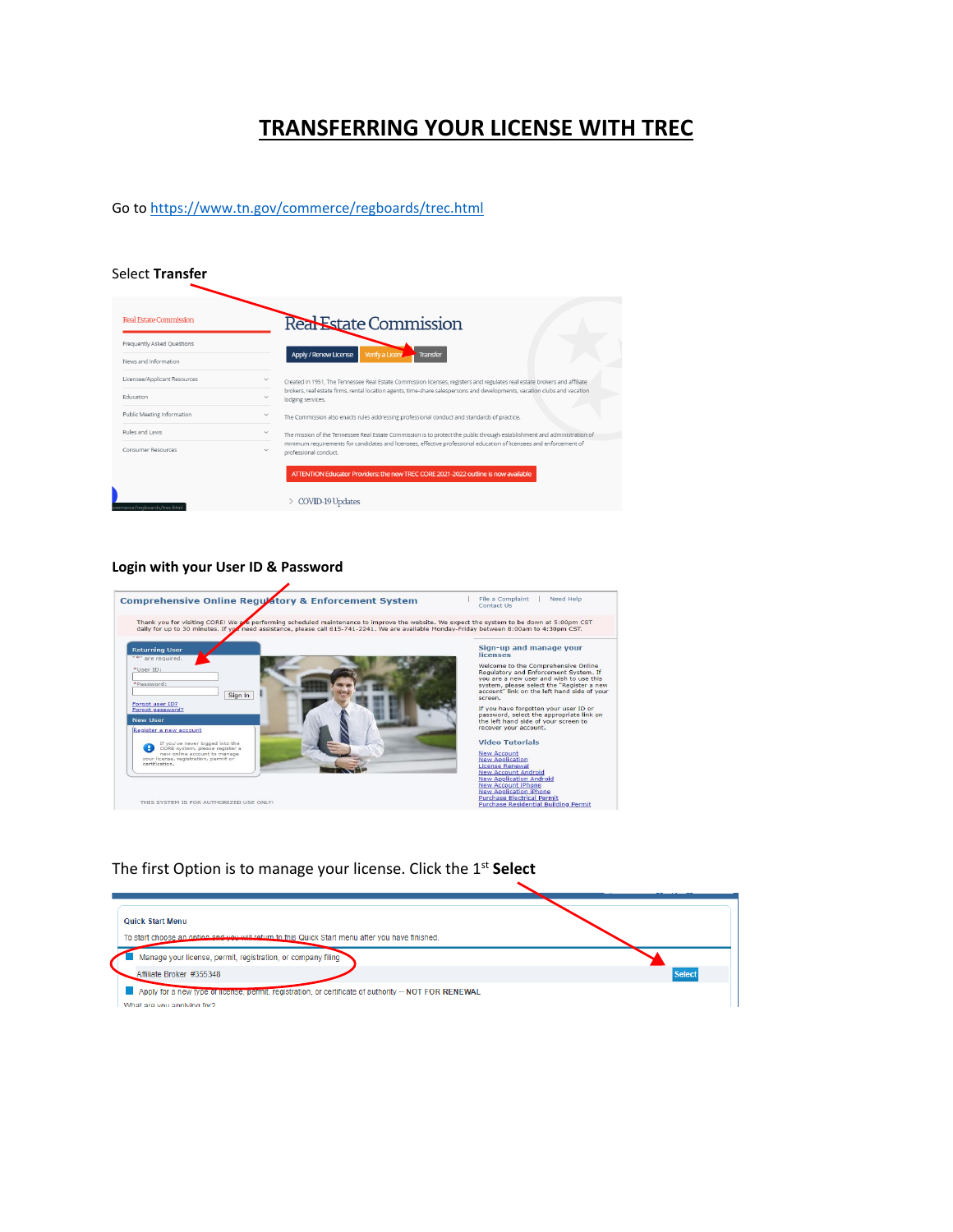| Commerce &<br><b>Insurance</b>                                                                                                                                                                                                                                                                                     |                                                                                                                                                                                                                                                                                                                                                                                                                |                            |                                                                                                 |                          |                                                                                                           |
|--------------------------------------------------------------------------------------------------------------------------------------------------------------------------------------------------------------------------------------------------------------------------------------------------------------------|----------------------------------------------------------------------------------------------------------------------------------------------------------------------------------------------------------------------------------------------------------------------------------------------------------------------------------------------------------------------------------------------------------------|----------------------------|-------------------------------------------------------------------------------------------------|--------------------------|-----------------------------------------------------------------------------------------------------------|
| <b>Quick Start Menu</b><br>To start choose an option and<br>Manage your license, pe<br>Affiliate Broker #355348<br>Apply for a new type of II<br>What are you applying for?<br><choose board=""><br/><choose activity=""> v<br/><b>View Application Status</b><br/><b>Real Estate Commission</b></choose></choose> | A<br>License/Permit Type: Affiliate Broker<br>License Number: #355348<br>License Status: Active<br>License Expiry: 04/13/2022<br><choose application=""><br/><choose application=""><br/><b>Broker Upgrade</b><br/><b>Change Home Addres</b><br/><b>License Certification</b><br/>Name Change<br/>Print License Contificate<br/>Request Durante License<br/>Retire Agent<br/><b>TRANSFER</b></choose></choose> | dress:<br>Residerce Phone: | 512B Snyder Ave NASHVILLE TN<br>37209<br>615-878-0115<br><b>Select</b><br><b>Insurance Info</b> | <b>Show CE</b><br>Cancel | Logged in as Payne, Kaylie<br>11-1-te Profile   Logoff   Contact Us<br>Select<br>Select<br><b>Details</b> |
| <b>Additional Activities</b><br><b>Authorized Representative</b>                                                                                                                                                                                                                                                   |                                                                                                                                                                                                                                                                                                                                                                                                                |                            |                                                                                                 |                          | <b>Select</b>                                                                                             |
|                                                                                                                                                                                                                                                                                                                    | Add existing license, permit, registration, or certificate of authority to your account                                                                                                                                                                                                                                                                                                                        |                            |                                                                                                 |                          | <b>Select</b>                                                                                             |

Click to Drop down the Menu and Select **TRANSFER** and hit Select

#### Click **Next** to continue

| Affiliate Broker License #355348                 | Logged in as Payne, Kaylie                                                                                       |
|--------------------------------------------------|------------------------------------------------------------------------------------------------------------------|
|                                                  | Update Profile   Logoff   Contact Us                                                                             |
| <b>Introduction</b>                              | <b>TRANSFER - Introduction</b><br>Welcome to the Department of Commerce and Insurance Online Licensing Services. |
| <b>O</b> Function Suitability                    | Press "Next" to continue.                                                                                        |
| Name and Personal/Organization<br><b>Details</b> | Press "Cancel" to cancel this application and return to the main menu.                                           |
| <b>Contact Information</b>                       | Final processing of your application is subject to administrative review.                                        |
| <b>O</b> File Attachments                        | Cance<br>Nex                                                                                                     |
| Attachments                                      |                                                                                                                  |
| Summary (pre-fees)                               |                                                                                                                  |
|                                                  |                                                                                                                  |

You should have your signed TREC form with both Brokers Signatures. Select **Yes** and click **Next**

| Affiliate Broker License #355348                 |                                                                                                                                                                                                       | Logged in as Payne, Kayne                       |  |
|--------------------------------------------------|-------------------------------------------------------------------------------------------------------------------------------------------------------------------------------------------------------|-------------------------------------------------|--|
|                                                  |                                                                                                                                                                                                       | Update Profile   Logoff   Conta dt Us           |  |
| Introduction                                     | <b>TRANSFER - Function Suitability</b>                                                                                                                                                                |                                                 |  |
| <b>Function Suitability</b>                      | Answer the questions and press "Next".<br>Press "Previous" to return to the previous section.                                                                                                         |                                                 |  |
| Name and Personal/Organization<br><b>Details</b> | Press "Cancel" to cancel this application and return to the main menu.                                                                                                                                |                                                 |  |
| <b>Contact Information</b>                       | <b>Question</b>                                                                                                                                                                                       | An                                              |  |
| <b>O</b> File Attachments                        | Do you have completed TREC form signed by both your releasing broker and your receiving broker?<br>(Must provide a notarized completed affidavit for release in lieu of releasing brokers signature)? | $\bullet$ Yes<br>$\circ$ No                     |  |
| Attachments                                      |                                                                                                                                                                                                       |                                                 |  |
| Summary (pre-fees)                               |                                                                                                                                                                                                       | <b>Cancel</b><br><b>Previous</b><br><b>Next</b> |  |
|                                                  |                                                                                                                                                                                                       |                                                 |  |

## Verify your information is correct on this screen and select **Next**

| Introduction                                     | <b>TRANSFER - Name and Personal Details</b>                                      |               |                             |                 |                       |
|--------------------------------------------------|----------------------------------------------------------------------------------|---------------|-----------------------------|-----------------|-----------------------|
| <b>Function Suitability</b>                      | Press "Next" to continue.<br>Press "Previous" to return to the previous section. |               |                             |                 |                       |
| Name and<br><b>Personal/Organization Details</b> | Press "Cancel" to cancel this application and return to the main menu.           |               |                             |                 |                       |
| <b>Contact Information</b>                       | First Name:                                                                      | Kaylie        |                             |                 |                       |
| <b>O</b> File Attachments                        | Middle Name:                                                                     |               |                             |                 |                       |
| <b>Attachments</b>                               | Last Name:                                                                       | Payne         |                             |                 |                       |
| Summary (pre-fees)                               | Suffix:                                                                          |               |                             |                 |                       |
|                                                  | Social Security Number:                                                          |               | <b>Enter Without Dashes</b> |                 |                       |
|                                                  | Social Security Number (confirm):                                                | ---------     | <b>Foter Without Dashes</b> |                 |                       |
|                                                  | * Birthdate:                                                                     |               | (mm/dd/yyyy)                |                 |                       |
|                                                  | <b>Gender:</b>                                                                   | Female $\vee$ |                             |                 |                       |
|                                                  |                                                                                  |               |                             | <b>Previous</b> | Cancel<br><b>Next</b> |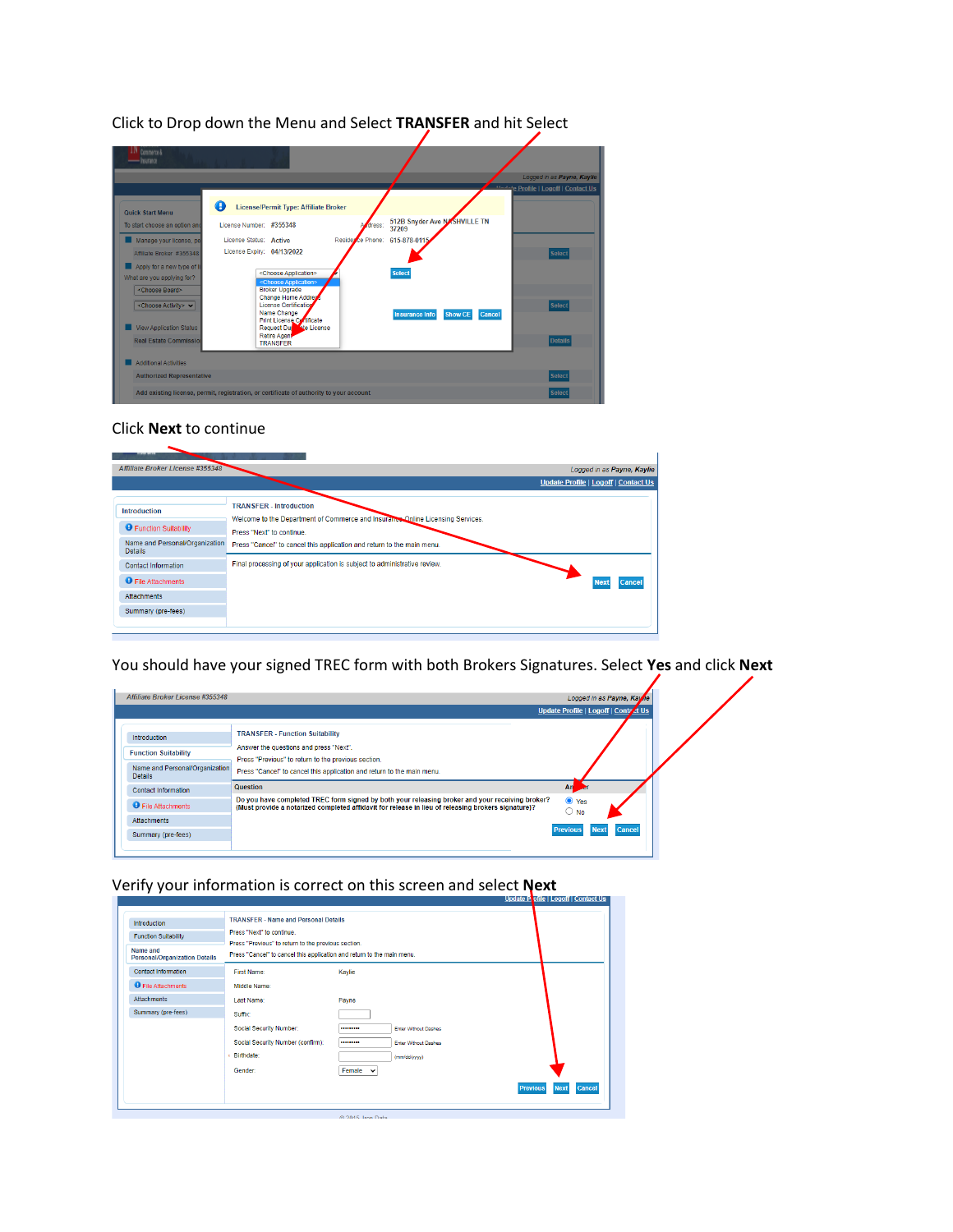Verify your information is correct on this screen and select **Next**

| Introduction                                     | <b>TRANSFER - Contact Information</b>                                                                                                                   |  |
|--------------------------------------------------|---------------------------------------------------------------------------------------------------------------------------------------------------------|--|
| <b>Function Suitability</b>                      | Press "Back" to return to previous page.                                                                                                                |  |
| Name and Personal/Organization<br><b>Details</b> | Press "Continue" to go to next page.<br>Press "Cancel" if you do not want to save your changes.                                                         |  |
| <b>Contact Information</b>                       | If Delete Button is available. Press "Delete" to delete the address.<br>If Copy Button is available. Press "Copy" to copy a previously entered address. |  |
| <b>O</b> File Attachments                        | Press "Zip Lookup" after entering the zip code to populate the U.S. city, state and county.                                                             |  |
| <b>Attachments</b>                               | Select an address type and press "Add" to add a new address.                                                                                            |  |
| Summary (pre-fees)                               | - Fi Main Address-<br>Street Number:<br>- Address:                                                                                                      |  |
|                                                  | - Zip Code:<br>37209<br>Lookup<br>- City:<br>Nashville                                                                                                  |  |
|                                                  | - State:<br>$\overline{\mathbf{v}}$<br><b>United States</b><br>Country:<br>◡<br><b>Phone Number:</b><br>(999-999-9999)                                  |  |
|                                                  | Extension:<br>E-mail:<br>Fax #                                                                                                                          |  |
|                                                  | Website:                                                                                                                                                |  |
|                                                  | <b>Add Another Contact</b><br>Contact Type:<br>$\check{ }$<br>Add                                                                                       |  |

In the drop down, Select **Trec Form** and attached your SIGNED copy by both Brokers and select **Attach**

|                                                  |                                                                | <b>MARINE ANIMAL PROPERTY AND INTERESTS</b>                                                                                                                                                                                                                                           |
|--------------------------------------------------|----------------------------------------------------------------|---------------------------------------------------------------------------------------------------------------------------------------------------------------------------------------------------------------------------------------------------------------------------------------|
|                                                  |                                                                |                                                                                                                                                                                                                                                                                       |
| Introduction                                     | <b>TRANSFER - File Attachments</b>                             |                                                                                                                                                                                                                                                                                       |
| <b>Function Suitability</b>                      |                                                                | The required documents that should be attached to this application are located in the Attachment UCI. Select an attachment type from the list<br>and then locate your file with the "Erowse" button. Add notes as needed then select the Attach button. Once attached you can View or |
| Name and Personal/Organization<br><b>Details</b> |                                                                | Remove each attachment as needed, When all attachments are completed select the "Next" button.<br>After the application is submitted you will not be able to attach any further documents to this application. Please attach all required items                                       |
| <b>Contact Information</b>                       |                                                                | now to avoid a delay in processing. If you have to submit any documents after submit of please use trec.info@tn.gov to submit any additional<br>documents- Be sure to include First and Last name and application applied for in the subject of the email.                            |
| <b>File Attachments</b>                          |                                                                | The required documents that should be attached to this application are located in the "Attachment List".                                                                                                                                                                              |
| <b>Attachments</b>                               |                                                                | Select an attachment type from the list, and then locate your file with the "Browse" button.                                                                                                                                                                                          |
| Summary (pre-fees)                               | Add notes as needed, then select the Attach" or "Save" button. |                                                                                                                                                                                                                                                                                       |
|                                                  |                                                                | Once attached you can "View" or "Remove" each attachment as needed.                                                                                                                                                                                                                   |
|                                                  | When all attachments are completed select the "Next" but on.   |                                                                                                                                                                                                                                                                                       |
|                                                  | Attachment List:                                               | * TREC Form                                                                                                                                                                                                                                                                           |
|                                                  | » File:                                                        | Choose File   TREC - Kaylayne (1).pdf                                                                                                                                                                                                                                                 |
|                                                  | Notes:                                                         |                                                                                                                                                                                                                                                                                       |
|                                                  |                                                                |                                                                                                                                                                                                                                                                                       |
|                                                  |                                                                | Next Cancel<br><b>Previous</b>                                                                                                                                                                                                                                                        |

Next you will select **Errors & Omissions Insurance** and attached your active policy and select **Attach**

| Introduction                   | <b>TRANSFER - File Attachments</b>                                                                                                                                                                                                                                                            |                                            |              |                                |  |
|--------------------------------|-----------------------------------------------------------------------------------------------------------------------------------------------------------------------------------------------------------------------------------------------------------------------------------------------|--------------------------------------------|--------------|--------------------------------|--|
| <b>Function Suitability</b>    | The required documents that should be attached to this application are located in the Attachment List. Select an attachment type from the list<br>and then locate your file with the "Browse" button. Add notes as needed then select the Attach button. Once attached you can View or        |                                            |              |                                |  |
| Name and Personal/Organization | Remove each attachment as needed. When all attachments are completed select the "Next" button.                                                                                                                                                                                                |                                            |              |                                |  |
| <b>Details</b>                 | After the application is submitted you will not be able to attach any further documents to this application. Please attach all required items<br>now to avoid a delay in processing. If you have to submit any documents after submittal please use trec.info@tn.gov to submit any additional |                                            |              |                                |  |
| Contact Information            | documents- Be sure to include First and Last rane and application applied for in the subject of the email.                                                                                                                                                                                    |                                            |              |                                |  |
| <b>File Attachments</b>        | The required documents that should be attached to this application are located in the "Attachment List".                                                                                                                                                                                      |                                            |              |                                |  |
| <b>Attachments</b>             | Select an attachment type from the list, and then locate your file with the "Browse" button.                                                                                                                                                                                                  |                                            |              |                                |  |
| Summary (pre-fees)             | Add notes as needed, then select the "Attach" r "Save" button.                                                                                                                                                                                                                                |                                            |              |                                |  |
|                                | Once attached you can "View" or "Remove" ench attachment as needed.                                                                                                                                                                                                                           |                                            |              |                                |  |
|                                | When all attachments are completed, select the "Next" button,                                                                                                                                                                                                                                 |                                            |              |                                |  |
|                                | File Name<br>TREC - Kavlie Payne (1) pdf                                                                                                                                                                                                                                                      | <b>Attachment Type</b><br><b>TREC Form</b> | <b>Notes</b> | Actions<br>View   Remove       |  |
|                                |                                                                                                                                                                                                                                                                                               |                                            |              | Files Attached 1 of 3          |  |
|                                | Errors & Omissions Insurance V<br><b>Attachment List:</b><br>File:                                                                                                                                                                                                                            | Choose File E&O 2021-2023.pdf              |              |                                |  |
|                                | Notes:                                                                                                                                                                                                                                                                                        |                                            |              |                                |  |
|                                |                                                                                                                                                                                                                                                                                               |                                            |              | Next Cancel<br><b>Previous</b> |  |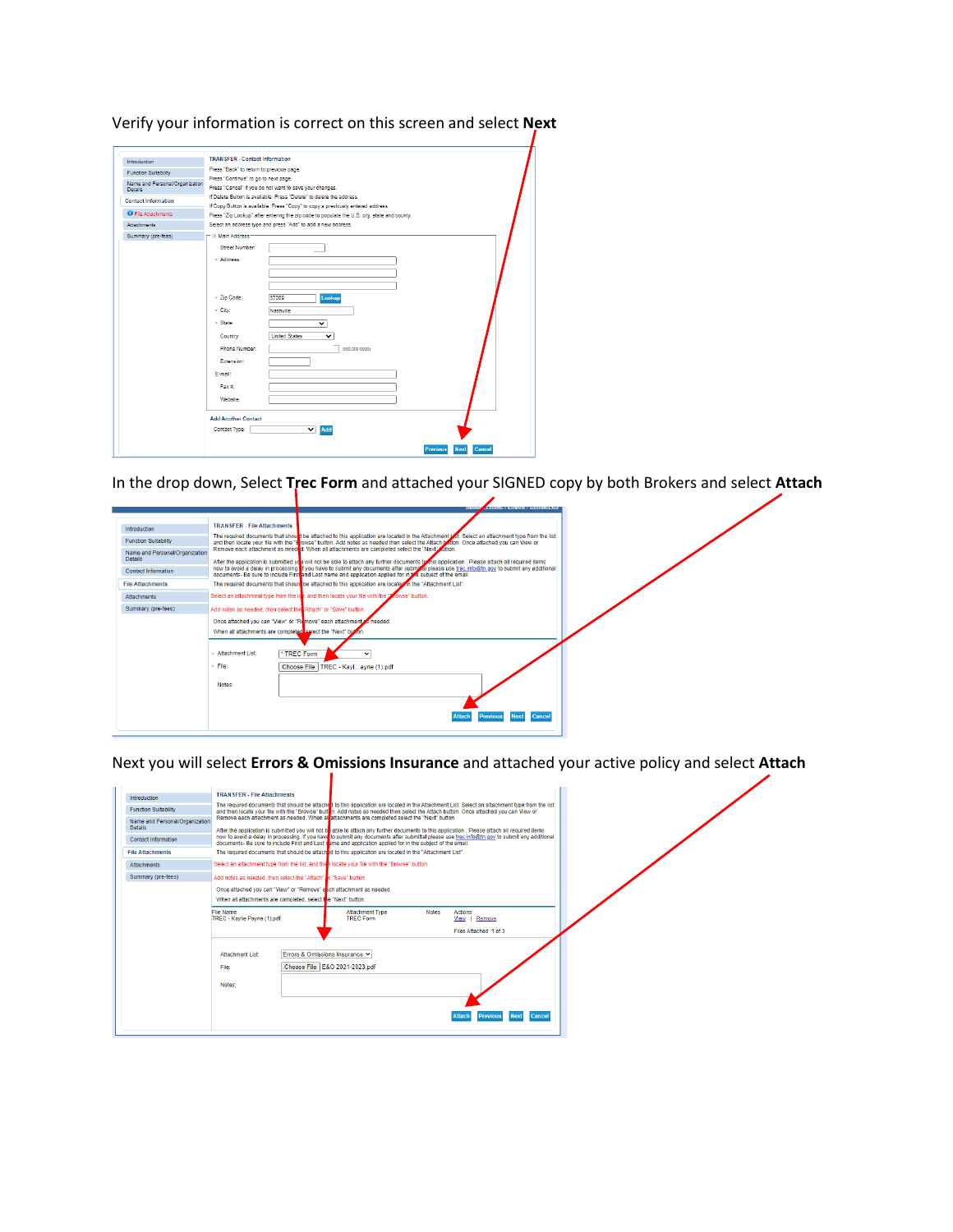Make sure you have both attachments uploaded

| <b>The Name</b><br>TREC - Kaylie Payne (1).pdf<br>E&O 2021-2023.pdf | <b>Attachment Type</b><br><b>TREC Form</b><br><b>Errors &amp; Omissions Insurance</b> | Actions<br><b>Notes</b><br><b>View</b><br>Remove<br>View<br>Remove |
|---------------------------------------------------------------------|---------------------------------------------------------------------------------------|--------------------------------------------------------------------|
|                                                                     |                                                                                       | Files Attached 2 of 3                                              |
|                                                                     |                                                                                       |                                                                    |
| <b>Attachment List:</b>                                             | $\check{ }$                                                                           |                                                                    |
| File:                                                               | Choose File   No file chosen                                                          |                                                                    |
|                                                                     |                                                                                       |                                                                    |
| Notes:                                                              |                                                                                       |                                                                    |
|                                                                     |                                                                                       |                                                                    |
|                                                                     |                                                                                       |                                                                    |

This is to also verify that you have uploaded all required documents. If applicable, attach **Affidavit for Release** as well. Click **Next** once you have verified all required documents are attached.

|                                                  | a wygona na www.wyanej chagare                                                                                                                            |
|--------------------------------------------------|-----------------------------------------------------------------------------------------------------------------------------------------------------------|
|                                                  | <b>Update Profile   Logoff   Contact Us</b>                                                                                                               |
| Introduction                                     | <b>TRANSFER - Attachments</b>                                                                                                                             |
| <b>Function Suitability</b>                      | The required documents that should be attached to this application are<br>• Completed TREC - 1 form                                                       |
| Name and Personal/Organization<br><b>Details</b> | • Affidavit for Release (when Required)<br><b>Errors &amp; Omissions Insurance</b>                                                                        |
| <b>Contact Information</b>                       | After this application is submitted you will not be able to attach and further documents. Please attach all documents now to avoid a delay in             |
| <b>File Attachments</b>                          | processing. If you have to submit documents at a later date please cmail them to trec.info@tn.gov using you license number, name and<br>application type. |
| <b>Attachments</b>                               | Locate a file with the "Browse" button, then select "Open." To finish uploading your attachment, select "Attach."                                         |
| Summary (pre-fees)                               | Press "Next" when there are no more files to attach.                                                                                                      |
|                                                  | Press "Back" to return to the previous screen.                                                                                                            |
|                                                  | Press "Cancel" to cancel this application and return to the main menu.                                                                                    |
|                                                  | Choose File No file chosen<br>File Name:<br>Notes:                                                                                                        |
|                                                  | Cancel<br><b>Attach</b><br><b>Previous</b><br><b>Next</b>                                                                                                 |

Review your Application Summary and Select **Submit** if everything is correct.

| Introduction                                     | <b>TRANSFER - Application Summary</b>                                                                                                                                                                                                                                                     |                                                                                                                                                                                                                                        |  |  |  |
|--------------------------------------------------|-------------------------------------------------------------------------------------------------------------------------------------------------------------------------------------------------------------------------------------------------------------------------------------------|----------------------------------------------------------------------------------------------------------------------------------------------------------------------------------------------------------------------------------------|--|--|--|
| <b>Function Suitability</b>                      | Please review your application below for accuracy. Make any necessary changes prior to submission for approval. After the application is<br>submitted you will not be able to attach any further documents to this application . Please attach all required items now to svoid a delay in |                                                                                                                                                                                                                                        |  |  |  |
| Name and Personal/Organization<br><b>Details</b> |                                                                                                                                                                                                                                                                                           | processing. If you have to submit any documents after submittal please use trec.info@tn.gov to submit any additional documents. Be sure to<br>include First and Last name and the application applied for in the subject of the email. |  |  |  |
| Contact Information                              |                                                                                                                                                                                                                                                                                           | Standard Processing time is 10 to 15 business days check verify, tn.gov to see current status of application.                                                                                                                          |  |  |  |
| <b>File Attachments</b>                          | Review the data and press "Next" to continue.<br>Press "Previous" to return to the previous section.                                                                                                                                                                                      |                                                                                                                                                                                                                                        |  |  |  |
| <b>Attachments</b>                               |                                                                                                                                                                                                                                                                                           |                                                                                                                                                                                                                                        |  |  |  |
|                                                  |                                                                                                                                                                                                                                                                                           | Press "Cancel" to cancel this application and return to the main menu.                                                                                                                                                                 |  |  |  |
| Summary (pre-feee)                               |                                                                                                                                                                                                                                                                                           |                                                                                                                                                                                                                                        |  |  |  |
|                                                  | Application<br>Details                                                                                                                                                                                                                                                                    | License Type:<br>Affiliate Broker Application Date:<br>04/07/2021                                                                                                                                                                      |  |  |  |
|                                                  |                                                                                                                                                                                                                                                                                           |                                                                                                                                                                                                                                        |  |  |  |
|                                                  | <b>Personal Details</b>                                                                                                                                                                                                                                                                   | Full Name:<br>Kaylie Rose Payne<br>Edit<br><br>Social Security Number:<br><b>Birthdate:</b><br>Gender:<br>Female                                                                                                                       |  |  |  |
|                                                  | General<br><b>Addresses</b>                                                                                                                                                                                                                                                               | Main Address<br>Edit                                                                                                                                                                                                                   |  |  |  |
|                                                  |                                                                                                                                                                                                                                                                                           | Phone Number:<br>E-mail:<br>Fax #<br>Website:                                                                                                                                                                                          |  |  |  |
|                                                  | <b>File Attachments</b>                                                                                                                                                                                                                                                                   | File Name:<br>TREC - Kaylie Payne (1).pdf<br>Edit<br>Notes:                                                                                                                                                                            |  |  |  |
|                                                  |                                                                                                                                                                                                                                                                                           | File Name:<br>E&O 2021-2023.pdf<br>Notes:                                                                                                                                                                                              |  |  |  |
|                                                  |                                                                                                                                                                                                                                                                                           | <b>Cancel</b><br>Previous<br>Submit                                                                                                                                                                                                    |  |  |  |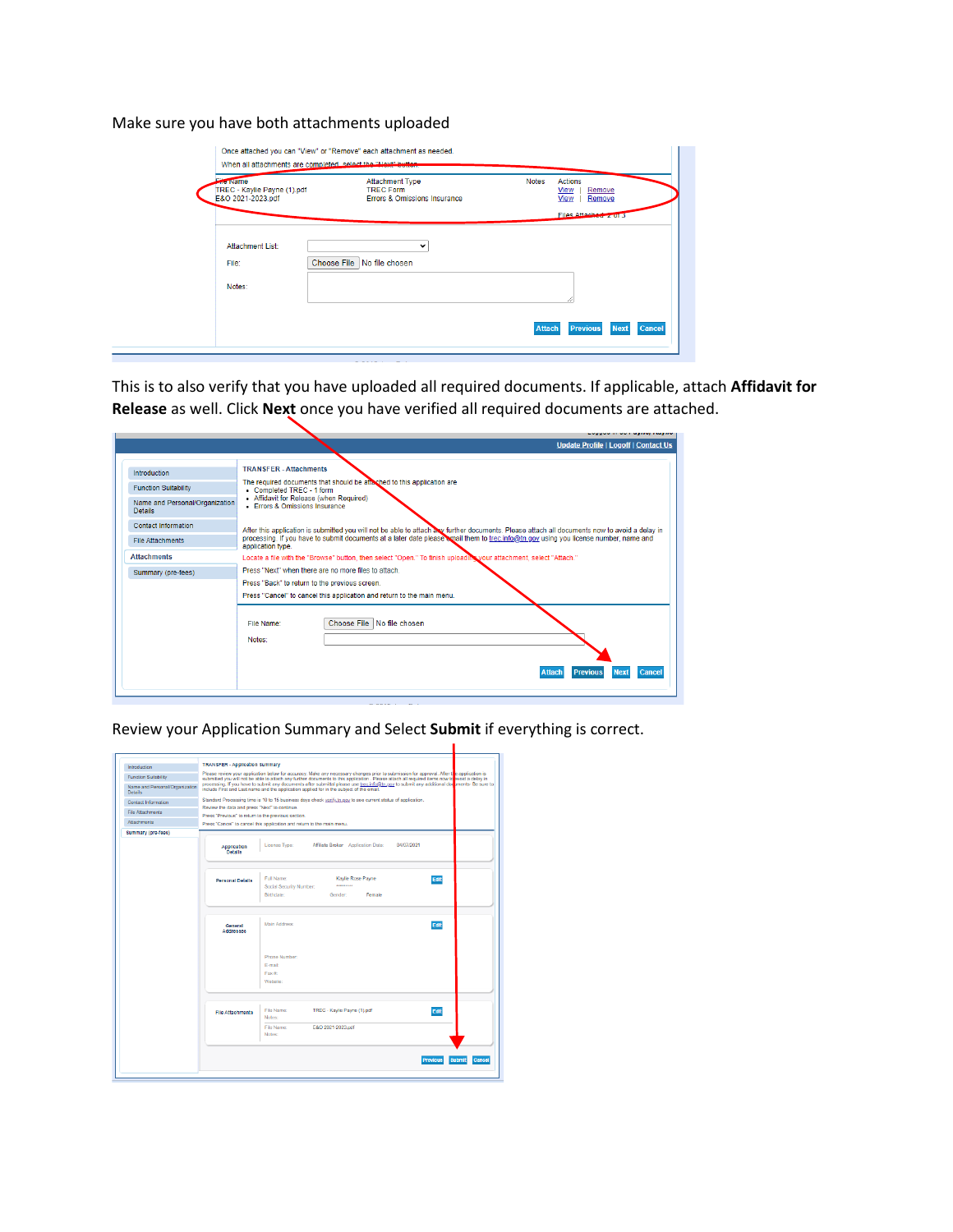## Select **Yes** and click **Submit**

|                                                  | Logged in as Payne, Kaylie                                                                                                                |
|--------------------------------------------------|-------------------------------------------------------------------------------------------------------------------------------------------|
|                                                  | <b>Update Profile   Logoff   Contact Us</b>                                                                                               |
| Introduction                                     | <b>TRANSFER</b> - Attestation                                                                                                             |
| <b>Function Suitability</b>                      | Press "Previous" to return to the previous section.                                                                                       |
| Name and Personal/Organization<br><b>Details</b> | Press "Submit" to continue.<br>Press "Cancel" to cancel this application and return to the main menu.                                     |
| <b>Contact Information</b>                       | I hereby attest that the above information and documentation provided is accurate and the to the best of my ability. I further understand |
| <b>File Attachments</b>                          | that providing false information may result in the denial, suspension, or revocation of any license, certificate, or permit issued.       |
| <b>Attachments</b>                               |                                                                                                                                           |
| Summary (pre-fees)                               |                                                                                                                                           |

# Select **Pay Now** (There is a \$25 fee to transfer your license)

| Affiliate Broker License #365348                                               |                                                                                                                      | Logged in as Payne, Kaylie                       |
|--------------------------------------------------------------------------------|----------------------------------------------------------------------------------------------------------------------|--------------------------------------------------|
|                                                                                |                                                                                                                      | <b>Update Profile   Logoff   Contact Us</b>      |
| <b>Fee and Summary Report</b>                                                  |                                                                                                                      |                                                  |
|                                                                                | Your application data has been submitted. Click on "View PDF Summary Report" and print this report for your records. |                                                  |
| You are required to pay the amount below for your application to be processed. |                                                                                                                      |                                                  |
| Press "Pay Now" to proceed to the fee payment page.                            |                                                                                                                      |                                                  |
| Fees                                                                           |                                                                                                                      |                                                  |
| <b>Transfer Fee:</b>                                                           | \$25.00                                                                                                              |                                                  |
| <b>Total Amount Due:</b>                                                       | \$25.00                                                                                                              |                                                  |
|                                                                                |                                                                                                                      |                                                  |
|                                                                                |                                                                                                                      | <b>View PDF Summary Report</b><br><b>Pay Now</b> |
|                                                                                |                                                                                                                      | <b>IDOBE* READER*</b>                            |
|                                                                                |                                                                                                                      |                                                  |
|                                                                                | © 2015. Iron Data                                                                                                    |                                                  |

Verify your information. Select the **\$25 circle** and choose your **method of payment.** Click **Next**

| <b>Online Application Payment</b>    | Select the application(s) that you wish to pay for and press "Next" to continue.<br>Press "Show Fee Details" to show a breakdown of the fee amounts |                                 |                                                                                                            |                       | Update Profile   Logoff   Contact Us |
|--------------------------------------|-----------------------------------------------------------------------------------------------------------------------------------------------------|---------------------------------|------------------------------------------------------------------------------------------------------------|-----------------------|--------------------------------------|
|                                      | Press "Cancel" to return to the Quick Start Menu.                                                                                                   |                                 |                                                                                                            |                       |                                      |
| <b>Application Number</b><br>1280534 | <b>Description</b><br><b>TRANSFER</b>                                                                                                               | <b>License Number</b><br>355348 | <b>License Type</b><br><b>Real Estate</b><br>Broker/Affiliate/Timeshare Payne, Kaylie Rose<br><b>Sales</b> | <b>Applicant Name</b> | Fee<br>$$25.00$ $@$                  |
| <b>Payment Method</b>                | <b>American Expres</b><br><b>Discover</b><br>eCheck<br>∩MasterCard<br>$\odot$ Visa                                                                  |                                 |                                                                                                            |                       |                                      |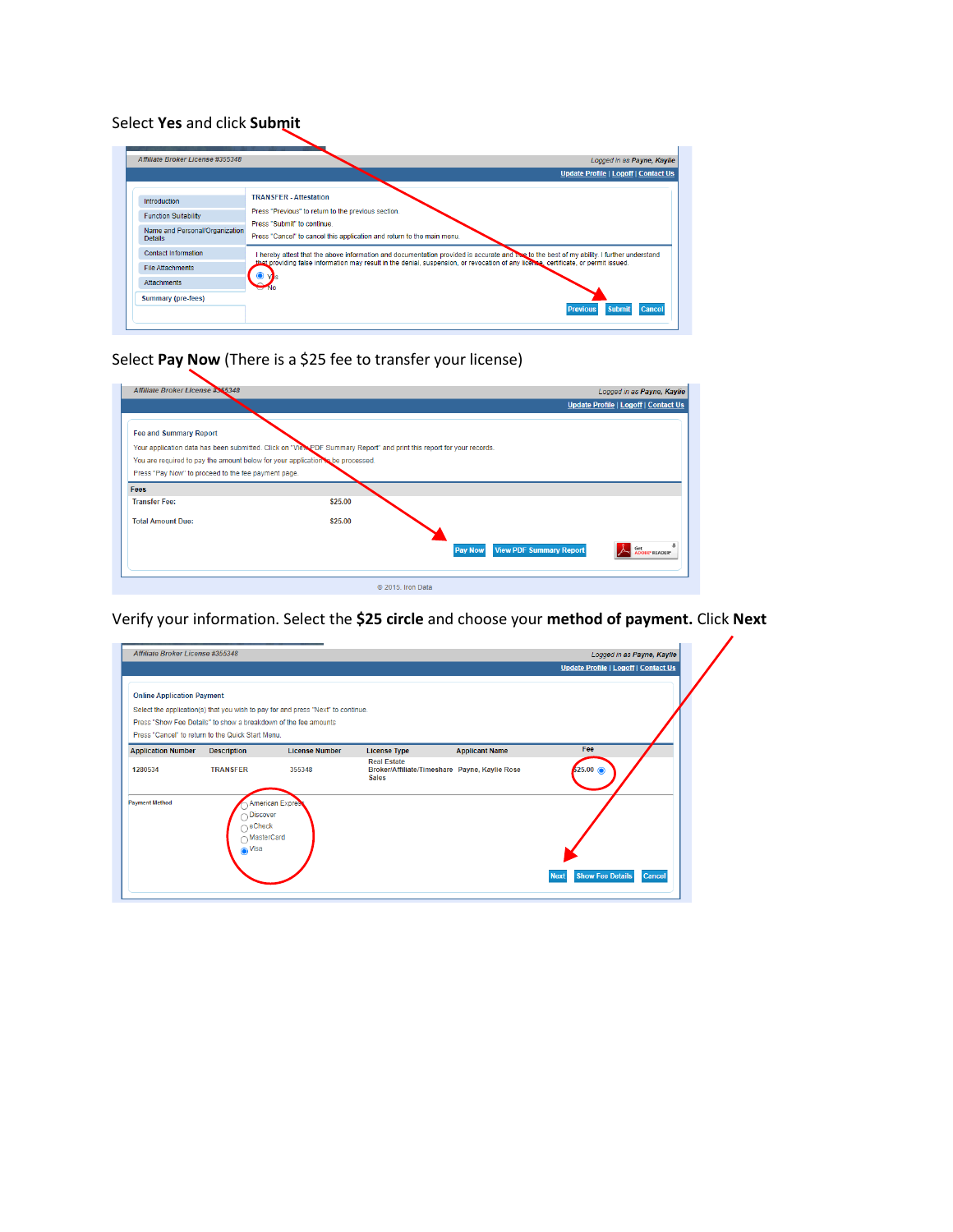#### Click **Next**

| Affiliate Broker License #355348 |                    |                                                                                                                     |              | Logged in as Payne, Kaylie           |
|----------------------------------|--------------------|---------------------------------------------------------------------------------------------------------------------|--------------|--------------------------------------|
|                                  |                    |                                                                                                                     |              | Update Profile   Logoff   Contact Us |
| <b>Confirm Payment Details</b>   |                    |                                                                                                                     |              |                                      |
|                                  |                    |                                                                                                                     |              |                                      |
|                                  |                    | To proceed with the payment process for the displayed application(s) and payment method, click "Next".              |              |                                      |
|                                  |                    | Press "Cancel" if you wish to return to the Online Application Payment screen to select a different payment method. |              |                                      |
| <b>Application Number</b>        | <b>Description</b> | <b>Applicant Name</b>                                                                                               |              | Fee                                  |
| 1280534                          | <b>TRANSFER</b>    |                                                                                                                     |              | \$25.00                              |
|                                  |                    |                                                                                                                     | <b>Total</b> | \$25.00                              |
| Payment Method:                  | Visa               |                                                                                                                     |              |                                      |
|                                  |                    |                                                                                                                     |              |                                      |
|                                  |                    |                                                                                                                     |              | Cance<br><b>Nex</b>                  |
|                                  |                    |                                                                                                                     |              |                                      |

Verify your billing information and provide your credit card information. Select **Submit**

| The Billing Information pre-populated below was obtained from the MA - Main Address associated with your license or permit.<br>You may use any of the identified accepted payment card types without returning to the previous screens to change your method of payment.<br>I hereby attest, under penalty of perjury, by pressing "Submit", that I am authorized to make payment from the account entered into the "Payment Card Information" fields and<br>that, by pressing that button. I am authorizing such payment to be made. I understand that failure of such payment to process correctly may result in penalties as if I had not<br>made the payment at all and I may remain liable for such charges, as provided by law, as well as any penalties that may attach. |                                              |                                           |
|---------------------------------------------------------------------------------------------------------------------------------------------------------------------------------------------------------------------------------------------------------------------------------------------------------------------------------------------------------------------------------------------------------------------------------------------------------------------------------------------------------------------------------------------------------------------------------------------------------------------------------------------------------------------------------------------------------------------------------------------------------------------------------|----------------------------------------------|-------------------------------------------|
| Change your billing information if necessary. Enter your payment card information, then press 'Submit' to continue.<br>Press 'Cancel' to cancel this payment process.                                                                                                                                                                                                                                                                                                                                                                                                                                                                                                                                                                                                           |                                              |                                           |
| <b>Billing Information</b><br>» Name:<br>Payne, Kavlie Rose                                                                                                                                                                                                                                                                                                                                                                                                                                                                                                                                                                                                                                                                                                                     | <b>Payment Card Information</b><br>Accopted: | American Express, Discover, MasterCard, V |
| * Mailing Address:                                                                                                                                                                                                                                                                                                                                                                                                                                                                                                                                                                                                                                                                                                                                                              | Card Number:                                 |                                           |
| * City:<br><b>NASHVILLE</b>                                                                                                                                                                                                                                                                                                                                                                                                                                                                                                                                                                                                                                                                                                                                                     | <b>Expiration Month:</b>                     |                                           |
| * Country:<br><b>United States</b>                                                                                                                                                                                                                                                                                                                                                                                                                                                                                                                                                                                                                                                                                                                                              | <b>Expiration Year:</b>                      |                                           |
| * State:<br>Tennessee<br>v                                                                                                                                                                                                                                                                                                                                                                                                                                                                                                                                                                                                                                                                                                                                                      | CVV:                                         |                                           |
| * Zip/Postal Code:<br>37209                                                                                                                                                                                                                                                                                                                                                                                                                                                                                                                                                                                                                                                                                                                                                     | Amou                                         | \$25.00                                   |
| * Phone Number:                                                                                                                                                                                                                                                                                                                                                                                                                                                                                                                                                                                                                                                                                                                                                                 |                                              |                                           |
| * Email Address:                                                                                                                                                                                                                                                                                                                                                                                                                                                                                                                                                                                                                                                                                                                                                                |                                              |                                           |

## Make sure you receive "Payment Success" and select **Next**

| Affiliate Broker License #355348                                                             |                    |                       | Logged in as Payne, Kaylie           |
|----------------------------------------------------------------------------------------------|--------------------|-----------------------|--------------------------------------|
|                                                                                              |                    |                       | Update Profile   Logoff   Contact Us |
| <b>Online Application Payment Success</b><br>These "Next" to return to the Quick Start Menu. |                    |                       |                                      |
| <b>Amount Paid:</b>                                                                          | \$25.00            |                       |                                      |
| <b>Transaction Identifier:</b>                                                               | 3803585027         |                       |                                      |
| <b>Trace Number:</b>                                                                         | 1731375            |                       |                                      |
| <b>Application Number</b>                                                                    | <b>Description</b> | <b>Applicant Name</b> | Fee                                  |
| 2501-1280534                                                                                 | <b>TRANSFER</b>    | Payne, Kaylie Rose    | \$25.00<br><b>Next</b>               |

╲